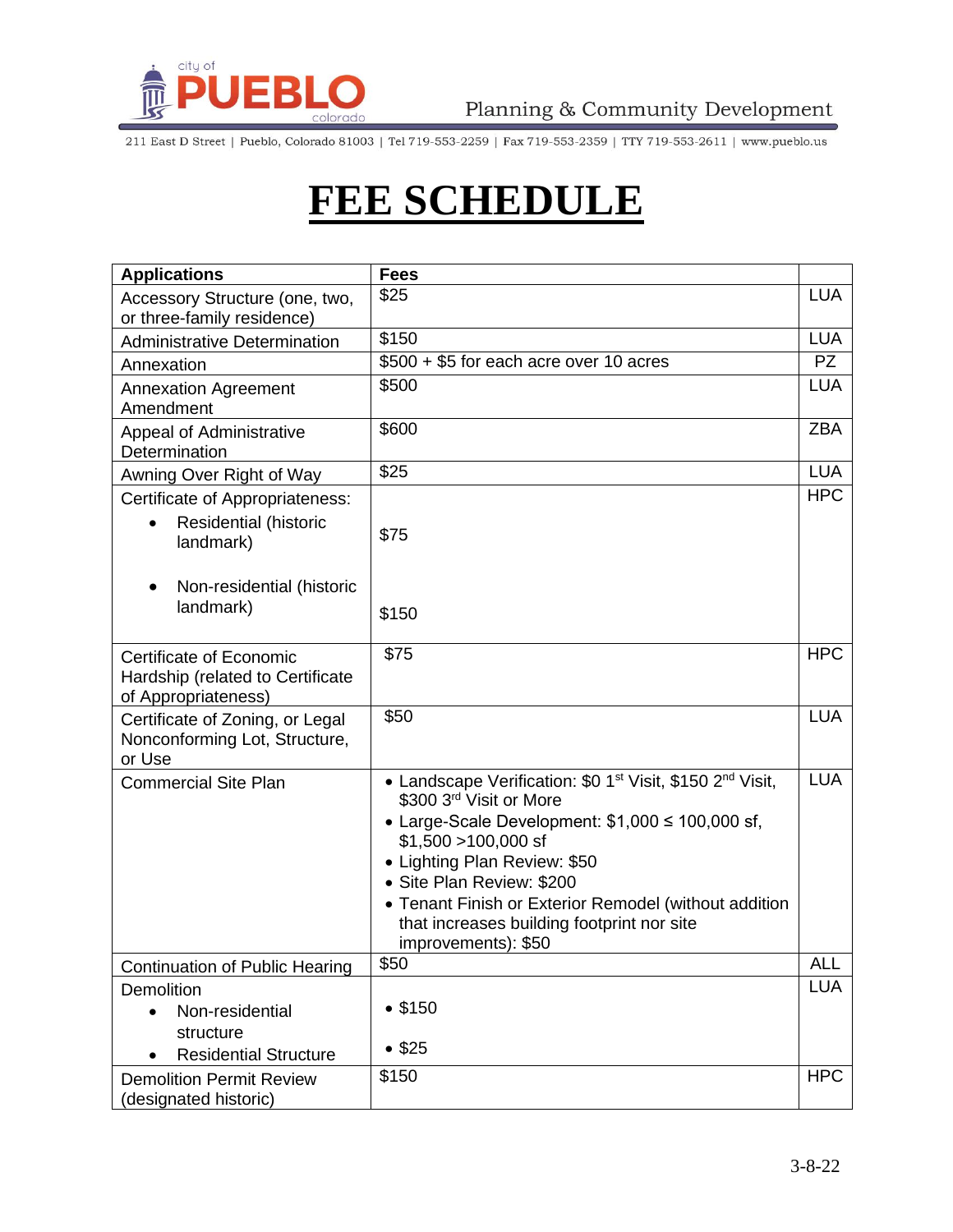

## Planning & Community Development

211 East D Street | Pueblo, Colorado 81003 | Tel 719-553-2259 | Fax 719-553-2359 | TTY 719-553-2611 | www.pueblo.us

| <b>Applications</b>                                                                           | <b>Fees</b>                                                                                                                                                                               |            |
|-----------------------------------------------------------------------------------------------|-------------------------------------------------------------------------------------------------------------------------------------------------------------------------------------------|------------|
| <b>Extension of Recordation</b>                                                               | \$40                                                                                                                                                                                      | <b>PZ</b>  |
| Deadline                                                                                      |                                                                                                                                                                                           |            |
| <b>Limited Use Permit</b>                                                                     | \$500                                                                                                                                                                                     | <b>ZBA</b> |
| Marijuana Certificate of                                                                      | \$500                                                                                                                                                                                     | <b>LUA</b> |
| Location (cannabis)                                                                           |                                                                                                                                                                                           |            |
| Marijuana (Retail or Medical)<br><b>Conditional Use Permit or</b><br>Renewal (cannabis)       | • \$5,000 (medical center, retail store, retail or<br>medical cultivation facility, retail or medical infused<br>product manufacturing)<br>• \$2,500 (retail or medical testing facility) | <b>LUA</b> |
| Metropolitan District Service<br><b>Plan Review</b>                                           | • \$500, plus hourly rate for legal review                                                                                                                                                |            |
| Nomination of Historic District<br>or Landmark                                                | \$150                                                                                                                                                                                     | <b>HPC</b> |
| <b>Overall Development Plan</b>                                                               | \$500 + \$5 For each acre over 10 acres<br>(Note: waived if required as part of an annexation)                                                                                            | <b>PZ</b>  |
| Planned Unit Development,<br>Development Guide/Plan<br>Amendment                              | \$500                                                                                                                                                                                     | <b>PZ</b>  |
| Planned Unit Development,<br>Site Plan Review or Major<br>Revision                            | • \$500 1st 50,000 sf<br>• \$500 Each additional 50,000 sf                                                                                                                                | <b>PZ</b>  |
| Planned Unit Development,<br>Site Plan Review, Minor<br>Revision                              | • \$250 Dimensional<br>• \$100 Landscape<br>• \$150 Location<br>• \$200 Parking                                                                                                           | <b>TAC</b> |
| <b>Public Notice Fees</b>                                                                     | • \$1 Postcard for each address<br>• \$3 PZ poster<br>• \$1 ZBA poster<br>• Legal advertisement calculation based on number<br>of cases per meeting.                                      | <b>ALL</b> |
| <b>Rearrangement of Property</b><br><b>Boundaries</b>                                         | \$125                                                                                                                                                                                     | <b>SRC</b> |
| <b>Residential, New Construction</b><br>or Addition (one, two, or three-<br>family residence) | \$25                                                                                                                                                                                      | <b>LUA</b> |
| Rezoning                                                                                      |                                                                                                                                                                                           | <b>PZ</b>  |
| $\bullet$ A-1                                                                                 | $$90 + $0.65$ per acre (0-100 acres) + 0.40 each<br>additional acre<br>$\bullet$ \$90 + \$4 per acre                                                                                      |            |
| $\bullet$ A-2                                                                                 | $\bullet$ \$90 + \$18 per acre                                                                                                                                                            |            |
| $\bullet$ A-3<br>$\bullet$ A-4                                                                | • $$90 + $35$ per acre                                                                                                                                                                    |            |
| • R-1, R-2, R-2U, R-3, R-4, R-<br>5, $R-6$ & $R-8$                                            | $\bullet$ \$90 + \$75 1st acre + \$20 each additional acre                                                                                                                                |            |
| $\bullet$ R-7                                                                                 | • $$90 + $150$ 1 <sup>st</sup> acre + \$40 each additional acre<br>• $$90 + $125$ 1 <sup>st</sup> acre + \$30 each additional acre                                                        |            |